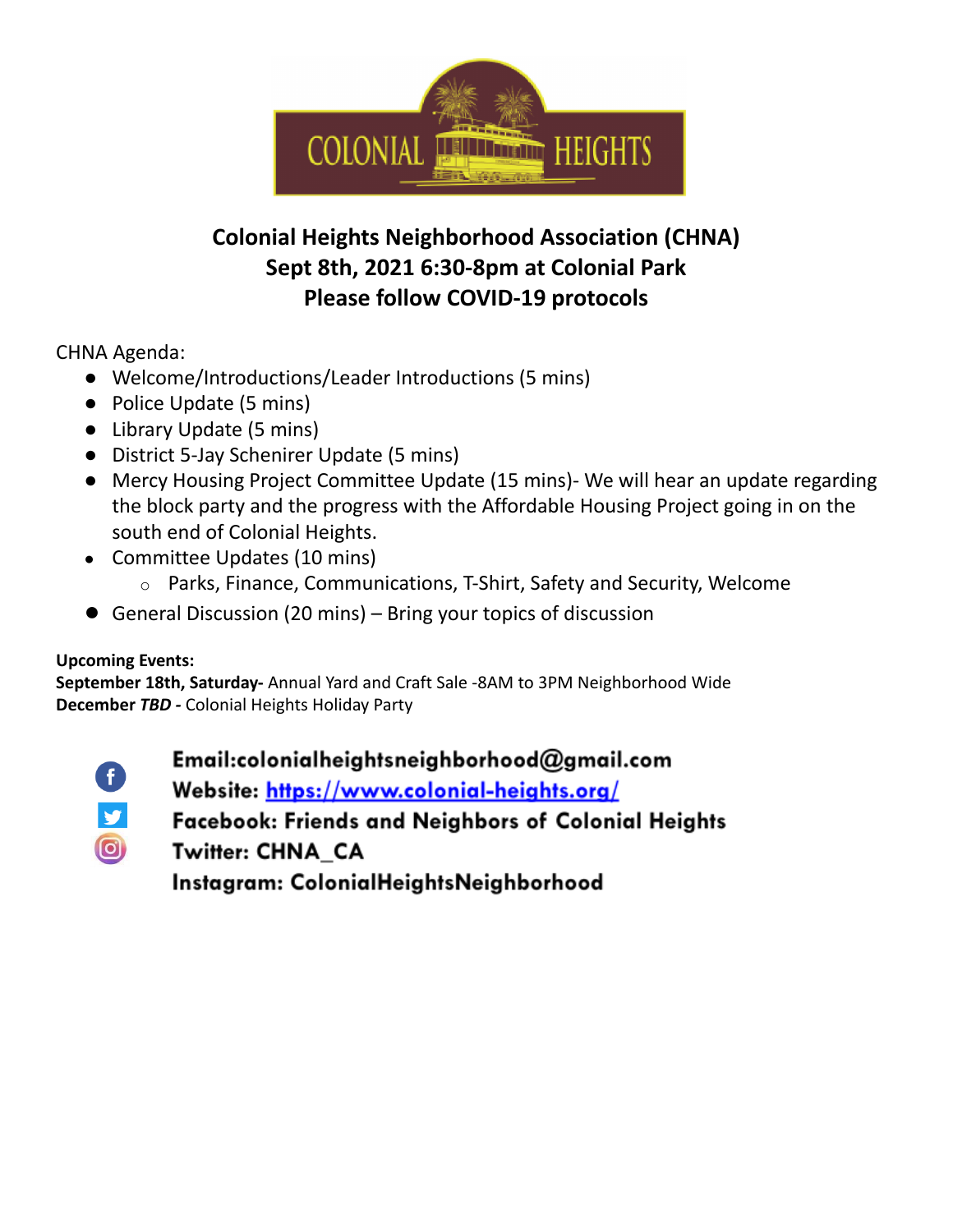# **CHNA Monthly Meeting Minutes: Wednesday September 8th, 2021**

#### **Police Update:**

- Barricaded subject in Tahoe Park
	- $\circ$  Police have had history with him, there was a welfare check on an individual after weird text messages to family.
	- o He also made threats with a handgun. We set up with negotiations.
	- o He started actively shooting at the offices with a rifle. Estimated 60-80 rounds. No officers or citizens were injured.
- Sunday Sept 12 Paul Walkers Birthday
	- $\circ$  Getting intel that there will be side shows in Sacramento, so the police is putting together a game plan.
	- $\circ$  If you see a large number of vehicles gathering in a parking lot report it.
- Update on the stabbing in the neighborhood?
	- $\circ$  The person did not pass away. But the police think they have something in custody.
- Police encourage neighbors to call-in side shows that are being seen on Fruitridge non emergency line.
- Concerns relayed of someone digging in people's front yards
- Complaint of speeding throughout the neighborhood keep police updated on where the problem areas are.

#### **Jay Schenirer update:**

- Had the last two weeks off of meetings returning next week.
- Got \$112 million in stimulus funds
	- o 40 million of this will go towards homelessness.
	- o 17 million of workforce development
- Homelessness
	- o We have identified 21 sites that we want to put shelters on
	- $\circ$  w/x and broadway we got the keys to begin construction. We have started outreach to get those encampments into the shelter to show as a model.
	- $\circ$  Shelters in district one is on 29<sup>th</sup> west of franklin landowner that said they would donate it back with tiny homes. Approximately 60 tiny homes
	- $\circ$  Property for safe parking would be at Florin road. There are three stations. Looking at franklin and Roseville stations as well.
	- $\circ$  Free way along w/x Caltrans property and are amenable to tiny homes. The original report said it could serve 800 individuals but that is not accurate – at capacity it could be 400
	- $\circ$  If it works we will do more. The people who live around this are have suffered quite a bit. YMCA wants to adopt a shelter.
- Questions:
	- $\circ$  It is 100 million over 2 years from the American rescue? Are these one time funds/capital?
		- 40 million from American rescue the rest is money from the state.
		- No general fund. Both one time and on going.
		- Buying tiny homes and tents can be moved to other places, so the costs will go down overtime because we will have the infrastructure.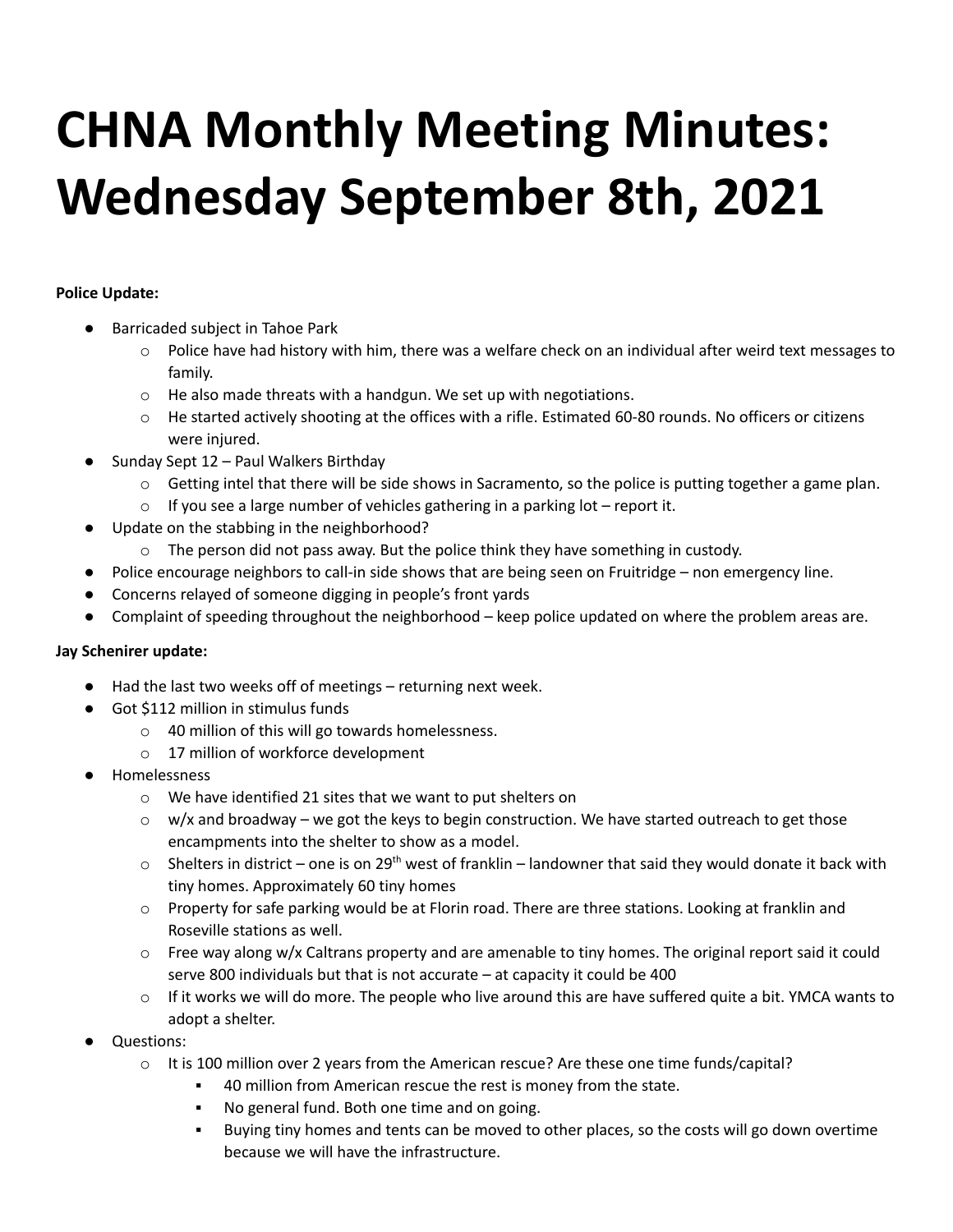- We are putting money in to as operational with contractors.
- We have money from Kaiser- there will be continued to be state money that will fund these things.
- $\circ$  The one on 21<sup>st</sup> and 63<sup>rd</sup> homeless site can you tell us anything about this?
	- No details on that at the moment. Jay will ask Eric to attend next meeting
- o Are there vaccine requirements for housing?
	- Want to have requirements for anyone coming in or working at the shelters.
	- We have a shelter in Meadowview that is women only about 70 women, we have had breakouts there.
- $\circ$  Halloween plans will do outreach and see what other neighborhoods to see what they are doing
- $\circ$  The homeless safe ground there is uncontrolled camping in the surrounding areas.
	- o We have a plan to deal with this. I will speak with the attorneys.
	- $\circ$  If we are talking about the w/x free way if people won't move I think we need to move them at this point we will have beds and we need to be able to do this.
	- $\circ$  Use this as a model to get people housed. Over our capacity to deal with at this point.
	- $\circ$  Have to put a perimeter around the shelter to avoid drug use/sales. I have made that commitment. There will be a bubble around the sites.
- o Are there examples of tiny homes?
	- $\circ$  Local individual has an interesting idea- create some tiny homes and teach them how to build a quad motel on the site. We have enough space for that. He can build these for about 20k. Goal is that money stays local.

#### **Mercy Housing Project:**

- Aaron Cheesman project gong in where johns furniture is. This came on our radar last year. Will be 200 units with about 700 people.
- Quick recap: Greg and I and Jim we as neighbors reached out to the council members and to neighbors and organized block party. Better understand where the city was and where the planners from mercy were and what say we have about it. There are multiple issues and concerns
- Biggest would be from opening 54<sup>th</sup> street adding traffic. Opening of this development will open the gates. It wouldn't just be a little bit of the traffic it could be most of the traffic. There are two exits and entrances.
- The exit on Stockton is not designed to take on all traffic. There is a median on that street so no one can turn left into or out the neighborhood.  $22<sup>nd</sup>$  is very narrow and already has service issues.
- Block party in august it was suggested that I reach out to city planners and received an email from Robby Thacker – we have demanded that  $54<sup>th</sup>$  be closed.
	- o Email response I am scheduling a meeting internally in our public works staff and will be reaching out to you. It was approved through ministerial process. It is an administrative approval; the project was reviewed by staff.
- Per Jay: What we have tried to do is streamline the process because things take a long time to build, affordable housing could take 2-5 years. This is unacceptable when you have a housing crisis. These are things that should not have to come to the council but the zoning administrator makes the decision.
- Jay encouraged neighbors to "Hold us accountable this is a big deal."
- Concerns about kids being able to walk to school.
- Some neighbors expressed concerns about demanding things on behalf of the neighborhood and conversation was tabled for a leaders meeting.